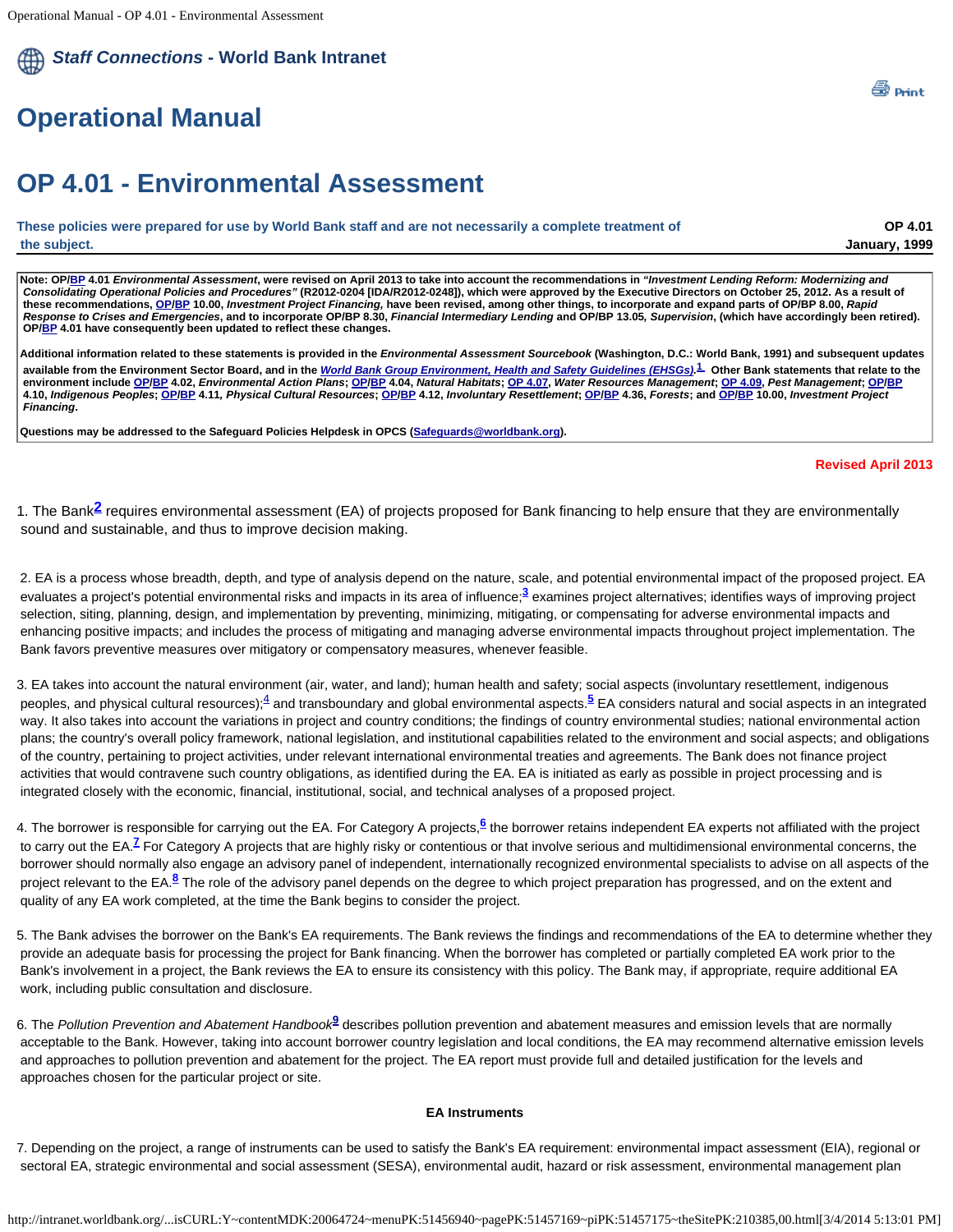(EMP) and environmental and social management framework (ESMF).**[10](#page-2-9)** EA applies one or more of these instruments, or elements of them, as appropriate. When the project is likely to have sectoral or regional impacts, sectoral or regional EA is required.**[11](#page-3-0)**

## **Environmental Screening**

8. The Bank undertakes environmental screening of each proposed project to determine the appropriate extent and type of EA. The Bank classifies the proposed project into one of four categories, depending on the type, location, sensitivity, and scale of the project and the nature and magnitude of its potential environmental impacts.

(a) *Category A*: A proposed project is classified as Category A if it is likely to have significant adverse environmental impacts that are sensitive,**[12](#page-3-1)** diverse, or unprecedented. These impacts may affect an area broader than the sites or facilities subject to physical works. EA for a Category A project examines the project's potential negative and positive environmental impacts, compares them with those of feasible alternatives (including the "without project" situation), and recommends any measures needed to prevent, minimize, mitigate, or compensate for adverse impacts and improve environmental performance. For a Category A project, the borrower is responsible for preparing a report, normally an EIA (or a suitably comprehensive regional or sectoral EA) that includes, as necessary, elements of the other instruments referred to in para. 7.

(b) *Category B*: A proposed project is classified as Category B if its potential adverse environmental impacts on human populations or environmentally important areas--including wetlands, forests, grasslands, and other natural habitats--are less adverse than those of Category A projects. These impacts are site-specific; few if any of them are irreversible; and in most cases mitigatory measures can be designed more readily than for Category A projects. The scope of EA for a Category B project may vary from project to project, but it is narrower than that of Category A EA. Like Category A EA, it examines the project's potential negative and positive environmental impacts and recommends any measures needed to prevent, minimize, mitigate, or compensate for adverse impacts and improve environmental performance. The findings and results of Category B EA are described in the project documentation (Project Appraisal Document and Project Information Document).**[13](#page-3-2)**

(c) *Category C*: A proposed project is classified as Category C if it is likely to have minimal or no adverse environmental impacts. Beyond screening, no further EA action is required for a Category C project.

(d) *Category FI*: A proposed project is classified as Category FI if it involves investment of Bank funds through a financial intermediary, in subprojects that may result in adverse environmental impacts.

## **EA for Special Project Types**

### *Projects Involving Subprojects*

9. For projects involving the preparation and implementation of annual investment plans or subprojects, identified and developed over the course of the project period during the preparation of each proposed subproject, the project coordinating entity or implementing institution carries out appropriate EA according to country requirements and the requirements of this policy.**[14](#page-3-3)** The Bank appraises and, if necessary, includes in the SIL components to strengthen, the capabilities of the coordinating entity or the implementing institution to (a) screen subprojects, (b) obtain the necessary expertise to carry out EA, (c) review all findings and results of EA for individual subprojects, (d) ensure implementation of mitigation measures (including, where applicable, an EMP), and (e) monitor environmental conditions during project implementation.**[15](#page-3-4)** If the Bank is not satisfied that adequate capacity exists for carrying out EA, all Category A subprojects and, as appropriate, Category B subprojects--including any EA reports--are subject to prior review and approval by the Bank.

#### *Projects Involving Financial Intermediaries*

10. For a project involving a financial intermediary (FI), the Bank requires that each FI screen proposed subprojects and ensure that subborrowers carry out appropriate EA for each subproject. Before approving a subproject, the FI verifies (through its own staff, outside experts, or existing environmental institutions) that the subproject meets the environmental requirements of appropriate national and local authorities and is consistent with this OP and other applicable environmental policies of the Bank.**[16](#page-3-5)**

11. In appraising a proposed FI operation, the Bank reviews the adequacy of country environmental requirements relevant to the project and the proposed EA arrangements for subprojects, including the mechanisms and responsibilities for environmental screening and review of EA results. When necessary, the Bank ensures that the project includes components to strengthen such EA arrangements. For FI operations expected to have Category A subprojects, prior to the Bank's appraisal each identified participating FI provides to the Bank a written assessment of the institutional mechanisms (including, as necessary, identification of measures to strengthen capacity) for its subproject EA work.**[17](#page-3-6)** If the Bank is not satisfied that adequate capacity exists for carrying out EA, all Category A subprojects and, as appropriate, Category B subprojects--including EA reports--are subject to prior review and approval by the Bank.**[18](#page-3-7)**

## *Projects in Situations of Urgent Need of Assistance or Capacity Constraints under [OP 10.00](http://intranet.worldbank.org/WBSITE/INTRANET/OPSMANUAL/0,,print:Y~isCURL:Y~contentMDK:20064659~menuPK:51456940~pagePK:51457169~piPK:51457175~theSitePK:210385~isCURL:Y,00.html)*

12. The policy set out in OP 4.01 normally applies to projects processed under paragraph 11 of [OP](http://intranet.worldbank.org/WBSITE/INTRANET/OPSMANUAL/0,,print:Y~isCURL:Y~contentMDK:20064659~menuPK:51456940~pagePK:51457169~piPK:51457175~theSitePK:210385~isCURL:Y,00.html)[/BP](http://intranet.worldbank.org/WBSITE/INTRANET/OPSMANUAL/0,,print:Y~isCURL:Y~contentMDK:20064538~menuPK:51456940~pagePK:51457169~piPK:51457175~theSitePK:210385~isCURL:Y,00.html) 10.00, *Investment Project Financing*. However, when compliance with any requirement of this policy would prevent the effective and timely achievement of the objectives of such a project, the Bank may (subject to the limitations set forth in paragraph 11 of [OP 10.00](http://intranet.worldbank.org/WBSITE/INTRANET/OPSMANUAL/0,,print:Y~isCURL:Y~contentMDK:20064659~menuPK:51456940~pagePK:51457169~piPK:51457175~theSitePK:210385~isCURL:Y,00.html)) exempt the project from such a requirement. The justification for any such exemption is recorded in the project documents. In all cases, however, the Bank requires at a minimum that (a) the extent to which the situation of urgent need of assistance or the capacity constraints were precipitated or exacerbated by inappropriate environmental practices be determined as part of the preparation of such projects, and (b) any necessary corrective measures be built into either the project or a future lending operation.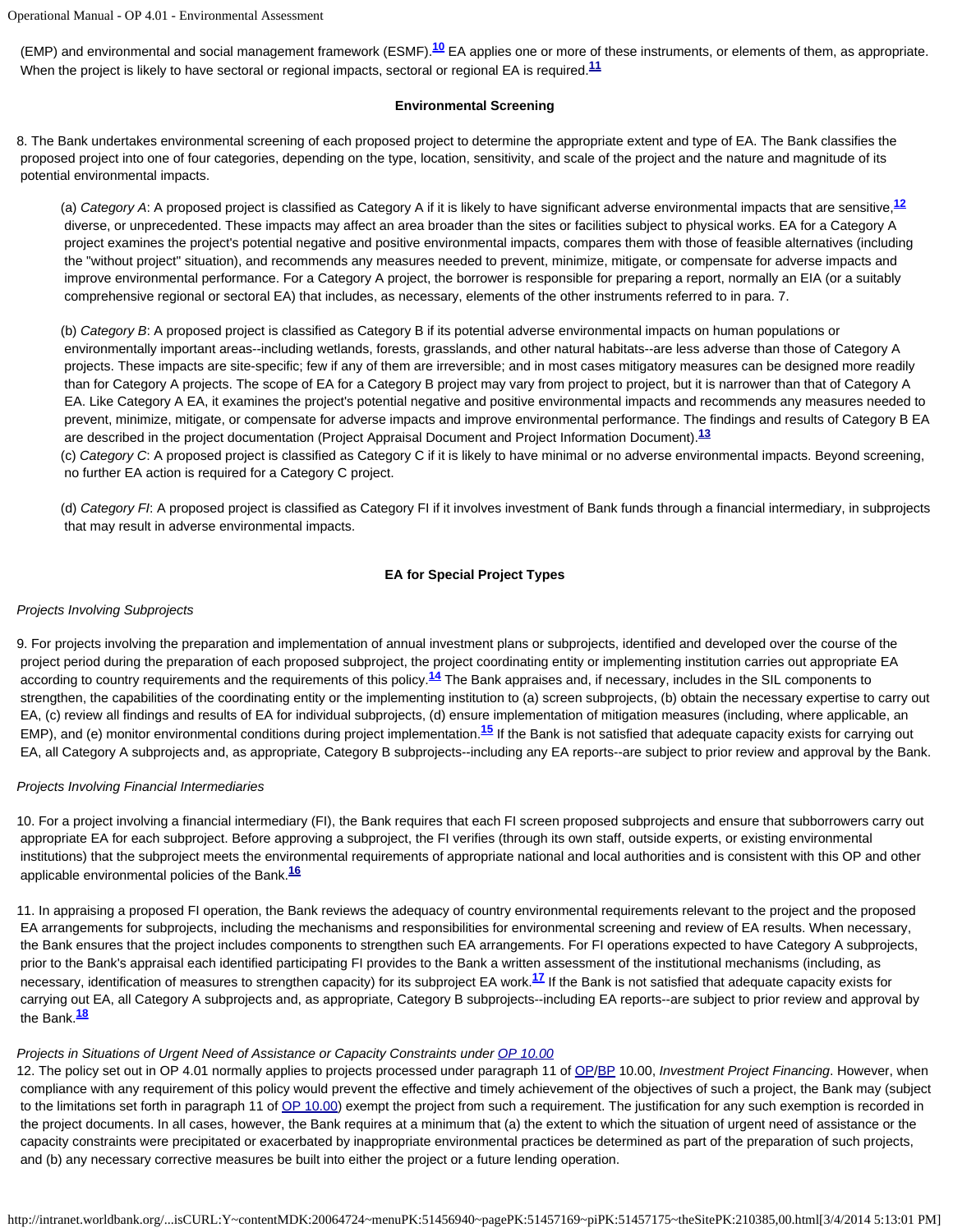### **Institutional Capacity**

13. When the borrower has inadequate legal or technical capacity to carry out key EA-related functions (such as review of EA, environmental monitoring, inspections, or management of mitigatory measures) for a proposed project, the project includes components to strengthen that capacity.

## **Public Consultation**

14. For all Category A and B projects proposed for IBRD or IDA financing, during the EA process, the borrower consults project-affected groups and local nongovernmental organizations (NGOs) about the project's environmental aspects and takes their views into account. The borrower initiates such consultations as early as possible. For Category A projects, the borrower consults these groups at least twice: (a) shortly after environmental screening and before the terms of reference for the EA are finalized; and (b) once a draft EA report is prepared. In addition, the borrower consults with such groups throughout project implementation as necessary to address EA-related issues that affect them.**[19](#page-3-8)**

#### **Disclosure**

15. For meaningful consultations between the borrower and project-affected groups and local NGOs on all Category A and B projects proposed for IBRD or IDA financing, the borrower provides relevant material in a timely manner prior to consultation and in a form and language that are understandable and accessible to the groups being consulted.

16. For a Category A project, the borrower provides for the initial consultation a summary of the proposed project's objectives, description, and potential impacts; for consultation after the draft EA report is prepared, the borrower provides a summary of the EA's conclusions. In addition, for a Category A project, the borrower makes the draft EA report available at a public place accessible to project-affected groups and local NGOs. For projects described in paragraph 9 above, the borrower/FI ensures that EA reports for Category A subprojects are made available in a public place accessible to affected groups and local NGOs.

17. Any separate Category B report for a project proposed for IDA financing is made available to project-affected groups and local NGOs. Public availability in the borrowing country and official receipt by the Bank of Category A reports for projects proposed for IBRD or IDA financing, and of any Category B EA report for projects proposed for IDA funding, are prerequisites to Bank appraisal of these projects.

18. Once the borrower officially transmits the Category A EA report to the Bank, the Bank distributes the summary (in English) to the executive directors (EDs) and makes the report available through its InfoShop. Once the borrower officially transmits any separate Category B EA report to the Bank, the Bank makes it available through its InfoShop.**[20](#page-3-9)** If the borrower objects to the Bank's releasing an EA report through the World Bank InfoShop, Bank staff (a) do not continue processing an IDA project, or (b) for an IBRD project, submit the issue of further processing to the EDs.

#### **Implementation**

<span id="page-2-0"></span>19. During project implementation, the borrower reports on (a) compliance with measures agreed with the Bank on the basis of the findings and results of the EA, including implementation of any EMP, as set out in the project documents; (b) the status of mitigatory measures; and (c) the findings of monitoring programs. The Bank bases supervision of the project's environmental aspects on the findings and recommendations of the EA, including measures set out in the legal agreements, any EMP, and other project documents.**[21](#page-3-10)**

<span id="page-2-6"></span><span id="page-2-5"></span><span id="page-2-4"></span>3. For definitions, see [Annex A](http://intranet.worldbank.org/WBSITE/INTRANET/OPSMANUAL/0,,print:Y~isCURL:Y~contentMDK:20066691~menuPK:51456940~pagePK:51457169~piPK:51457175~theSitePK:210385~isCURL:Y,00.html). The area of influence for any project is determined with the advice of environmental specialists and set out in the EA terms of reference.

5. Global environmental issues include climate change, ozone-depleting substances, pollution of international waters, and adverse impacts on biodiversity.

<span id="page-2-1"></span> $\overline{\phantom{a}}$ 

<sup>1.</sup> World Bank Group Environment, Health and Safety Guidelines (EHSGs) have replaced the 1998 Pollution Prevention and Abatement Handbook (PPAH). Guidelines as to what constitutes acceptable pollution prevention and abatement measures and emission levels in a Bank financed project can be found in the EHSGs. For complete reference, consult the *[World Bank Group Environmental Health and Safety Guidelines](http://www1.ifc.org/wps/wcm/connect/Topics_Ext_Content/IFC_External_Corporate_Site/IFC+Sustainability/Sustainability+Framework/Environmental,+Health,+and+Safety+Guidelines/)*. Please check the website [www1.ifc.org/wps/wcm/connect/Topics\_Ext\_Content/IFC\_External\_Corporate\_Site/IFC+Sustainability/Sustainability+Framework/Environmental,+Health,+and+Safety+Guidelines/]

for the most recent version.

<span id="page-2-3"></span><span id="page-2-2"></span><sup>2. &</sup>quot;Bank" includes IBRD and IDA; "EA" refers to the entire process set out in OP/[BP](http://intranet.worldbank.org/WBSITE/INTRANET/OPSMANUAL/0,,print:Y~isCURL:Y~contentMDK:20064614~menuPK:51456940~pagePK:51457169~piPK:51457175~theSitePK:210385~isCURL:Y,00.html) 4.01; "loans" includes IDA credits and IDA grants; "borrower" includes, for guarantee operations, a private or public project sponsor receiving from another financial institution a loan guaranteed by the Bank; and "project" covers all operations financed by Investment Project Financing or Bank guarantees ("project" does not cover operations supported by Development Policy lending (for which the environmental provisions are set out in [OP](http://intranet.worldbank.org/WBSITE/INTRANET/OPSMANUAL/0,,print:Y~isCURL:Y~contentMDK:20240031~menuPK:51456940~pagePK:51457169~piPK:51457175~theSitePK:210385~isCURL:Y,00.html)/[BP](http://intranet.worldbank.org/WBSITE/INTRANET/OPSMANUAL/0,,print:Y~isCURL:Y~contentMDK:20240103~menuPK:51456940~pagePK:51457169~piPK:51457175~theSitePK:210385~isCURL:Y,00.html) 8.60,

*Development Policy Lending*), or operations supported by Program-for-Results Financing (for which environmental provisions are set out in [OP](http://intranet.worldbank.org/WBSITE/INTRANET/OPSMANUAL/0,,print:Y~isCURL:Y~contentMDK:23101116~menuPK:51456940~pagePK:51457169~piPK:51457175~theSitePK:210385~isCURL:Y,00.html)[/BP](http://intranet.worldbank.org/WBSITE/INTRANET/OPSMANUAL/0,,print:Y~isCURL:Y~contentMDK:23105603~menuPK:51456940~pagePK:51457169~piPK:51457175~theSitePK:210385~isCURL:Y,00.html) 9.00, *Program-for-Results* Financing) and also includes projects and components funded under the Global Environment Facility. The project is described in the Loan/Credit/Grant Agreement. This policy applies to all components of the project, regardless of the source of financing.

<sup>4.</sup> See [OP](http://intranet.worldbank.org/WBSITE/INTRANET/OPSMANUAL/0,,print:Y~isCURL:Y~contentMDK:20064610~menuPK:51456940~pagePK:51457169~piPK:51457175~theSitePK:210385~isCURL:Y,00.html)[/BP](http://intranet.worldbank.org/WBSITE/INTRANET/OPSMANUAL/0,,print:Y~isCURL:Y~contentMDK:20064675~menuPK:51456940~pagePK:51457169~piPK:51457175~theSitePK:210385~isCURL:Y,00.html) 4.12, *Involuntary Resettlement*; [OP](http://intranet.worldbank.org/WBSITE/INTRANET/OPSMANUAL/0,,print:Y~isCURL:Y~contentMDK:20553653~menuPK:51456940~pagePK:51457169~piPK:51457175~theSitePK:210385~isCURL:Y,00.html)[/BP](http://intranet.worldbank.org/WBSITE/INTRANET/OPSMANUAL/0,,print:Y~isCURL:Y~contentMDK:20553664~menuPK:51456940~pagePK:51457169~piPK:51457175~theSitePK:210385~isCURL:Y,00.html) 4.10, *Indigenous Peoples*; and [OP](http://intranet.worldbank.org/WBSITE/INTRANET/OPSMANUAL/0,,print:Y~isCURL:Y~contentMDK:20970737~menuPK:51456940~pagePK:51457169~piPK:51457175~theSitePK:210385~isCURL:Y,00.html)[/BP](http://intranet.worldbank.org/WBSITE/INTRANET/OPSMANUAL/0,,print:Y~isCURL:Y~contentMDK:20970738~menuPK:51456940~pagePK:51457169~piPK:51457175~theSitePK:210385~isCURL:Y,00.html) 4.11*, Physical Cultural Resources.*

<span id="page-2-7"></span><sup>6.</sup> For screening, see para. 8.

<sup>7.</sup> EA is closely integrated with the project's economic, financial, institutional, social, and technical analyses to ensure that (a) environmental considerations are given adequate weight in project selection, siting, and design decisions; and (b) EA does not delay project processing. However, the borrower ensures that when individuals or entities are engaged to carry out EA activities, any conflict of interest is avoided. For example, when an independent EA is required, it is not carried out by the consultants hired to prepare the engineering design.

<span id="page-2-8"></span><sup>8.</sup> The panel (which is different from the dam safety panel required under [OP](http://intranet.worldbank.org/WBSITE/INTRANET/OPSMANUAL/0,,print:Y~isCURL:Y~contentMDK:20064653~menuPK:51456940~pagePK:51457169~piPK:51457175~theSitePK:210385~isCURL:Y,00.html)[/BP](http://intranet.worldbank.org/WBSITE/INTRANET/OPSMANUAL/0,,print:Y~isCURL:Y~contentMDK:20064589~menuPK:51456940~pagePK:51457169~piPK:51457175~theSitePK:210385~isCURL:Y,00.html) 4.37, *Safety of Dams*) advises the borrower specifically on the following aspects: (a) the terms of reference for the EA, (b) key issues and methods for preparing the EA, (c) recommendations and findings of the EA, (d) implementation of the EA's recommendations, and (e) development of environmental management capacity.

<sup>9.</sup> See footnote 1.

<span id="page-2-9"></span><sup>10.</sup> These terms are defined in [Annex A](http://intranet.worldbank.org/WBSITE/INTRANET/OPSMANUAL/0,,print:Y~isCURL:Y~contentMDK:20066691~menuPK:51456940~pagePK:51457169~piPK:51457175~theSitePK:210385~isCURL:Y,00.html).